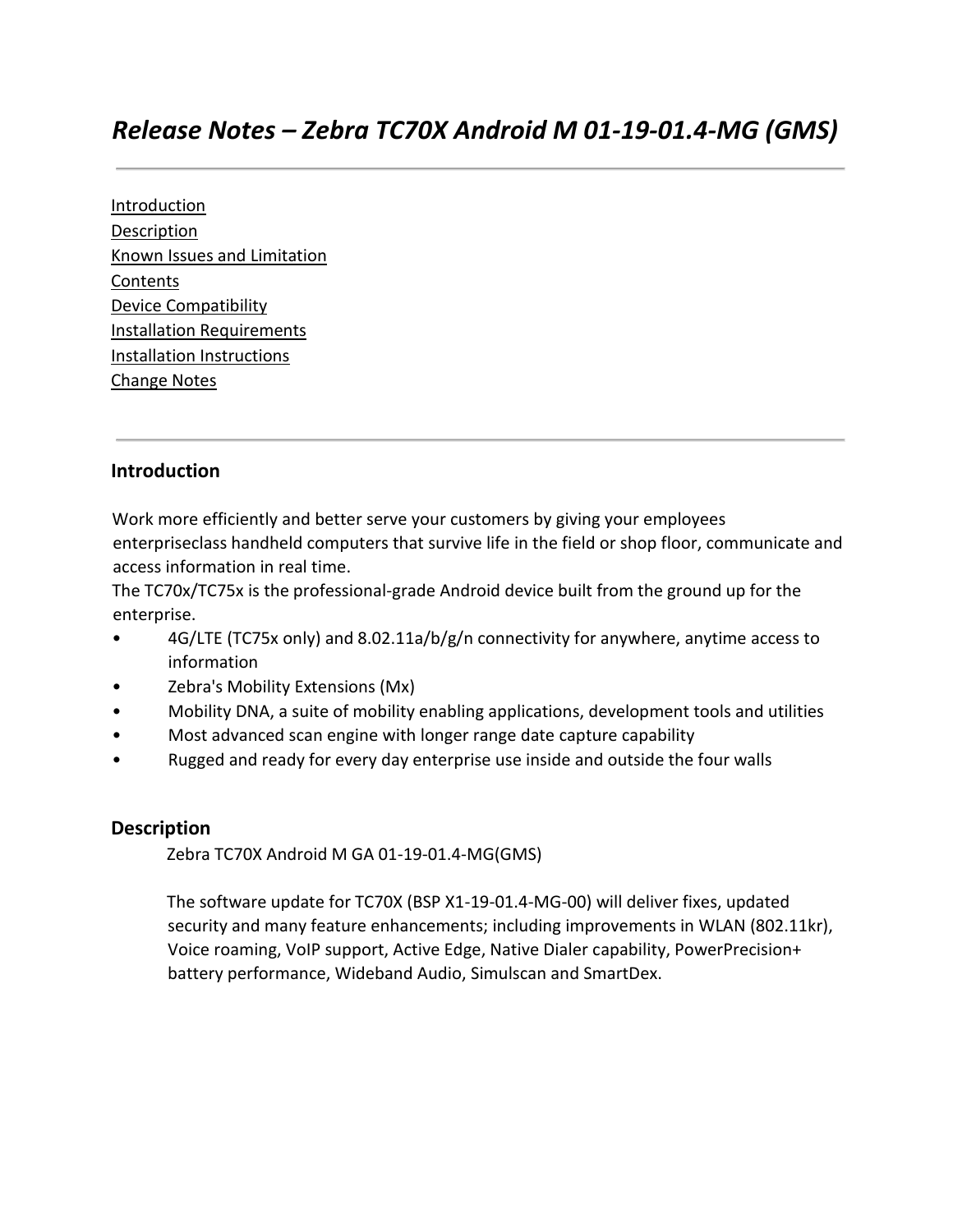## <span id="page-1-0"></span>**Known Issues and Limitation**

- 1. LifeGuard updates only apply to the latest maintenance release and access is available to customers with a valid service contract. In this case however, customers will continue to have access to security updates on BSP 15-01 until the next maintenance (BSP) release becomes available. Note: that the next major BSP planned for Android M is expected to be released by September. An incremental update will be posted at that time to facilitate upgrades from BSP 19-01.04 to this next release. As part of the LifeGuard policy, all customers wishing to stay on Android M and receive LifeGuard updates will need to transition to this next BSP when it becomes available.
- 2. When setting default launcher or any other parameters, **if** your work flow requires a reboot, wait for 20 seconds prior to issuing the command
- 3. Optimized Scanner beep volume can have only 2 states ON or OFF.

## <span id="page-1-1"></span>**Contents**

| <b>File Name</b>          | <b>Description</b>                                                   |
|---------------------------|----------------------------------------------------------------------|
| ATLAS FPU GMS 19 01 4.zip | Full Package Update includes all components<br>(Mandatory)           |
| Atlas Fac Reset           | Factory Reset (Erases Data, Enterprise, Modem<br>ST1/ST2 Partitions) |
| Atlas Ent Reset           | Enterprise Reset (Erases Data Partitions)                            |
| Atlas Cache Reset         | <b>Erases Cache Partition</b>                                        |

## **Component Version Numbers**

| Component / Description     | Version          |
|-----------------------------|------------------|
|                             |                  |
| <b>Product Build Number</b> | X1-19-01.4-MG-00 |
| <b>Android Version</b>      | 6.0.1            |
| Linux Kernel                | 3.10.84          |
| x-loader                    | <b>NA</b>        |
| u-boot                      | <b>NA</b>        |
| <b>Android SDK Level</b>    | 23               |
| Platform (TI/MPA/ etc)      | QC 8956          |
| <b>Bluetooth Stack</b>      | NA               |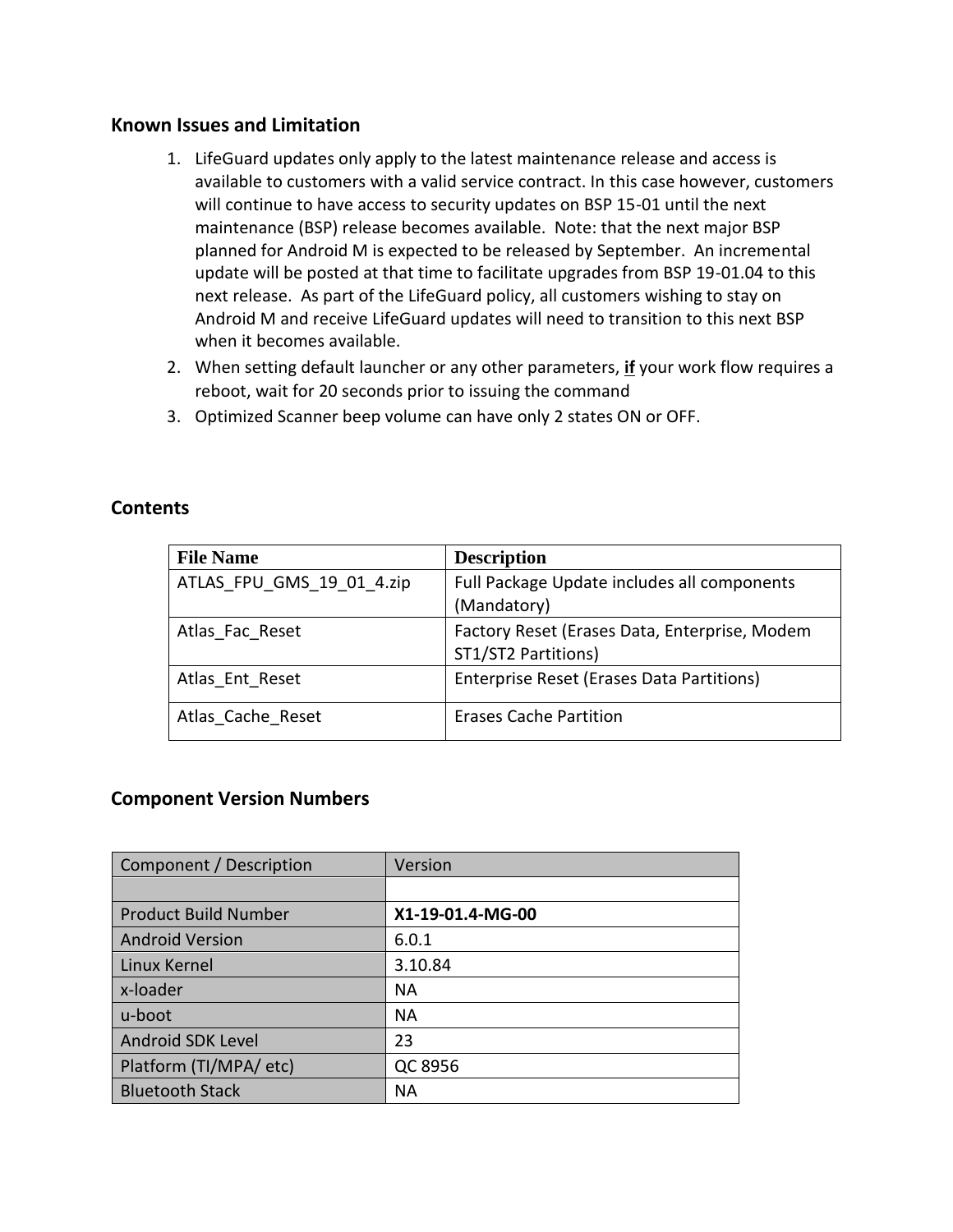| <b>Partition Table</b>           | <b>NA</b>                                   |
|----------------------------------|---------------------------------------------|
| <b>Flash Size</b>                | 16GB                                        |
| <b>RAM Size</b>                  | 2GB                                         |
| Audio (Microphone and Speaker)   | 0.31.0.0                                    |
| <b>Battery Management</b>        | 1.3.8                                       |
| <b>Bluetooth Pairing Utility</b> | 3.7.1                                       |
| RxLogger                         | 4.60.0.0                                    |
| <b>EHS</b>                       | 2.5.0.9                                     |
| <b>GMS</b>                       | R <sub>12</sub>                             |
| <b>NFC</b>                       | 4.3.0 M                                     |
| PTT                              | 3.1.32                                      |
| Scanner                          | 18.0.5.0                                    |
| <b>Touch Panel</b>               | 1.8-Stylus-2-0, 1.8-Glove-2-0 (TC51/56)     |
|                                  | 1.9-Stylus-1-0, 2.0-Glove-1-0 (TC75X/TC70X) |
| <b>WLAN</b>                      | FUSION BA 2 02.0.0.010 M                    |
| ActiveEdge                       | 2.5.0                                       |
| AnalyticsMgr                     | 1.0.2.1768                                  |
| AppGallery                       | 3.0.1.4                                     |
| Airwatch / Rapid Deployment      | 1.00.03                                     |
| DataWedge                        | 6.3.41                                      |
| <b>EMDK</b>                      | 6.4.9.709                                   |
| <b>MX</b>                        | 6.3.0.8                                     |
| <b>OSX</b>                       | QCT.60.6.5.1                                |
| Simulscan                        | SimulScanDemo: 2.9<br>SimulScanRes: 1.14.9  |
| <b>SMARTMU</b>                   | 2.1.1                                       |
| SOTI / Mobi Control              | 13.3.0 Build 1059                           |
| StageNow                         | 2.7.1.1088                                  |
| <b>Data Analytics Engine</b>     | 1.0.2.1859                                  |
| Elemez-B2M                       | 1.0.0.347                                   |
| <b>Enterprise Keyboard</b>       | 1.4.0.3                                     |
| Zebra Device Diagnostic Tool     | 1.5                                         |
| Zebra Volume Control (ZVC)       | 2.0.0.1                                     |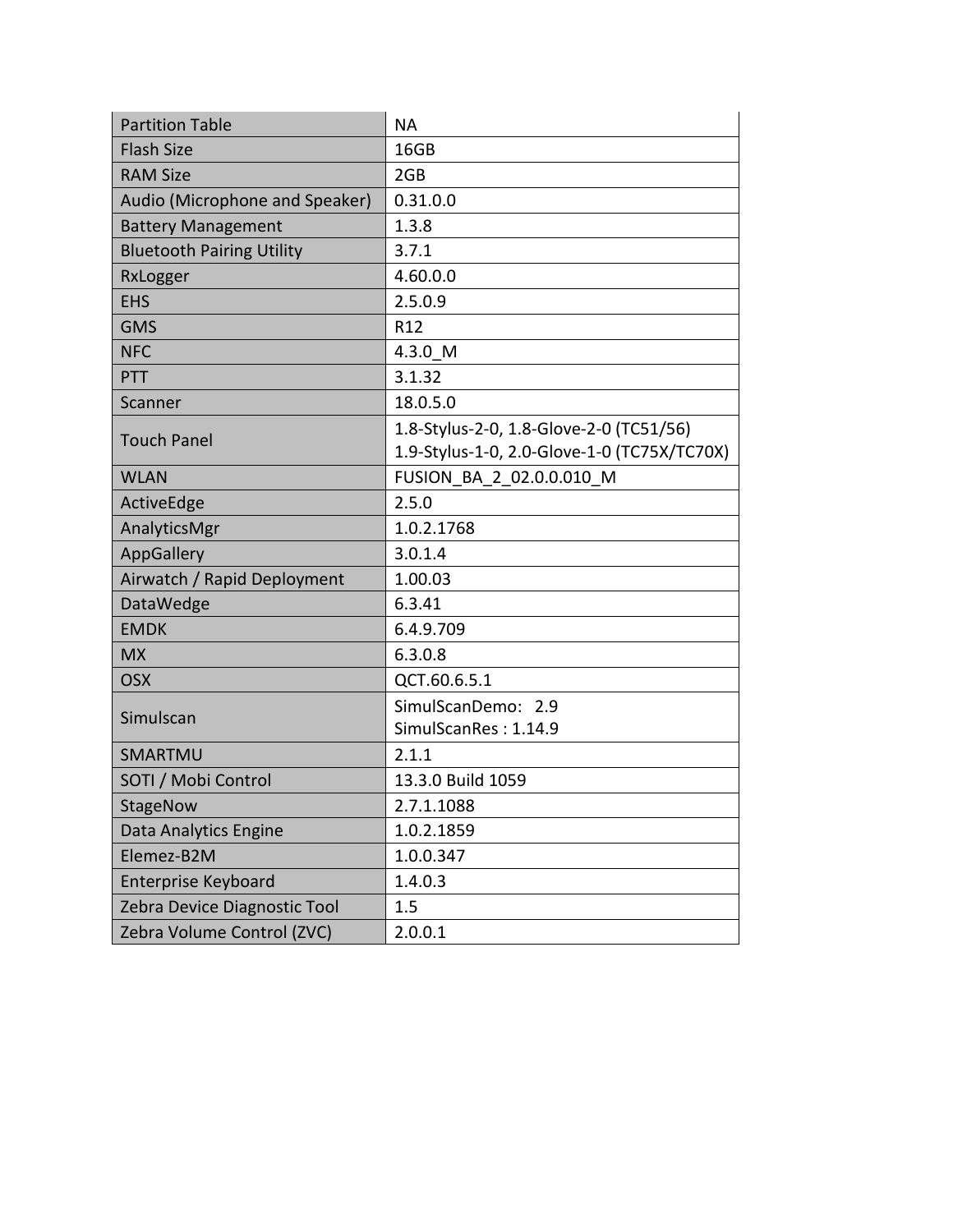# <span id="page-3-0"></span>**Device Compatibility**

This software release has been approved for use with the following Zebra devices.

| <b>Device</b>     | <b>Operating System</b> |
|-------------------|-------------------------|
| TC700K-0MB22B0-A6 | Android M               |
| TC700K-0MB22B0-US | Android M               |
| TC700K-0MB24B0-A6 | Android M               |
| TC700K-0MB24B0-US | Android M               |
| TC700K-0MB22B0-IA | Android M               |

## <span id="page-3-1"></span>**Installation Requirements**

Download both Full Package and Reset Packages (Optional)

## **Special Note when switching between GMS AND AOSP BUILD**

- o After Installing Full Package Update, Install Atlas\_Cache\_Reset
- o Followed by Factory OR Enterprise Reset.

## **Special Note when Downgrading Software**

- o After Installing Full Package Update, Install Atlas\_Cache\_Reset
- o Followed by Factory OR Enterprise Reset.

## <span id="page-3-2"></span>**Installation Instructions**

## **Using ADB Sideload**

### **Assumptions:**

- 1. ADB installed on PC (the adb drivers and such)
- 2. TC70X has Developer options enabled
- 3. USB debugging ON

Note: For Enabling ADB please see [user guide](https://www.zebra.com/apps/dlmanager?dlp=-227178c9720c025483893483886ea540bd07dd0f9873752cf891686eb4950400add13410300d57b7e36119af26c348bbe651f7b5315f7bbfa1ca9aa9bfaa1e6272b59e5d9cbcd10dac34d5d1fb67b14746caaf49c506ab4&c=us&l=en)

### **Procedure:**

1. Plug the TC70X into the USB & Charging Cable and then the Cable to the PC. If you have a Cradle with USB connectivity, connect it now.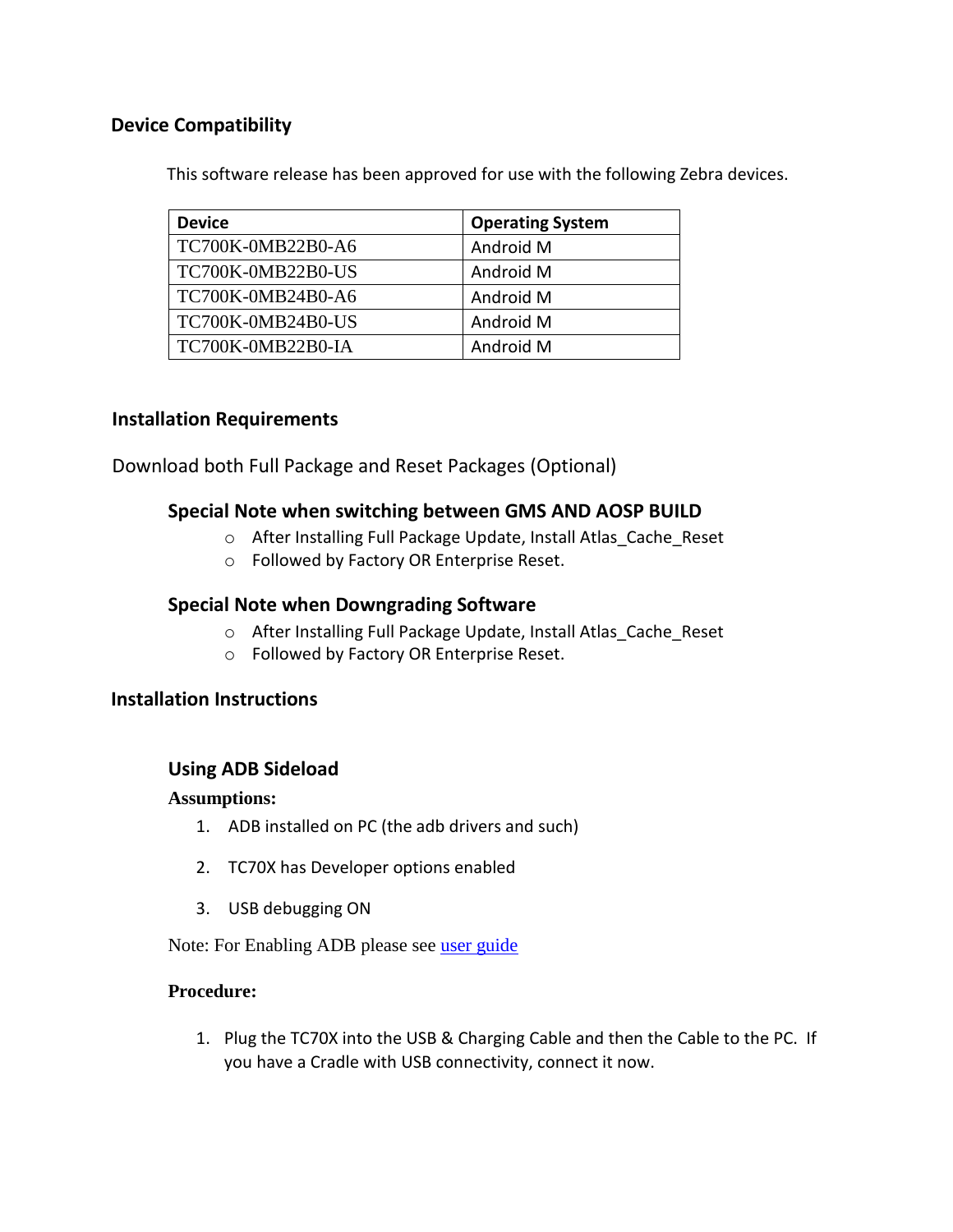- 2. You may need to pull down the top menu and if you see "USB for charging", touch it and then change it to "File transfers".
- 3. Open Command Prompt, run *"adb devices"* and check to see if you are able to see the device's serial number… If yes, proceed… if not you will need to get the PC set up with the proper drivers or install an External SD Card.
- 4. You may also get a pop up on your PC (Win 7) that you will be connected as a Portable Media Player… this can be ignored.
- ❖ Download Image
	- a. Full Package Update File and any applicable patches listed above in content section
	- b. Reset files (Optional)
- 5. Entering into Recovery Mode
	- a. Choice 1: In Command Prompt, type *"adb reboot recovery" and click enter*.
	- b. Choice 2:
		- Reset and hold PTT key
		- When Zebra Technologies logo appears on the screen Release the PTT Key
- 6. Your TC70X will reboot and put you on the Android Recovery screen.
- 7. if applying update via sideload Method
	- a. Use the Volume + and to highlight, *"Apply update from ADB"* and press the Power Key to select it
- 8. With your Command Prompt open, type "adb sideload" and add a space and then drag and drop the update file the Full Package date zip file on to it and click enter.
	- a. Your PC screen will show files being installed and a little blue horizontal progress bar on your device will show status… and after about 6 minutes (could be 10+ minutes if installing GMS) it should be done and you should be back at the Android Recovery screen.
	- b. Repeat above steps for all mandatory packages.
- 9. *"Reboot system now"* is highlighted. Press the Power Key to Reboot.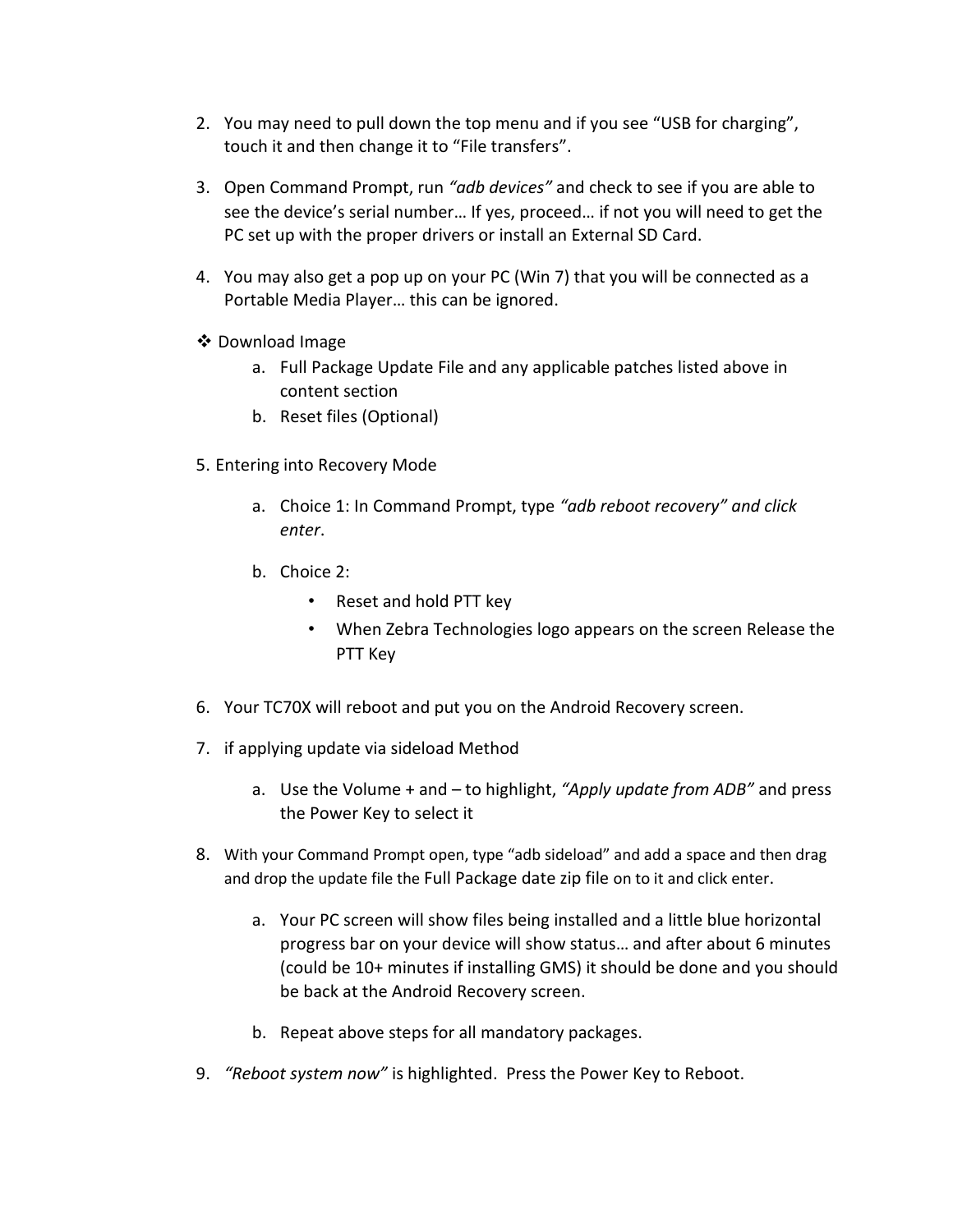- 10. Device reboots and you see Zebra on top and POWERED BY android at the bottom and after about 1 minute will transition to the TC70X Touch Computer splash screen with 5 dancing white dots at bottom… it will stay at this screen for a little over another minute *(could be another 7+ minutes if installing GMS)* and then you are at the Factory "Welcome" screen.
- 11. If you installed a GMS BSP, you will need to complete the process by setting up Wi-Fi and E-mail accounts and such. If on AOSP (non-GMS), there is no process to follow.
- 12. At the Home Screen, we need to verify that the BSP upgrade took place and set the Date & Time.
	- a. Go to "Settings" and scroll down to "About phone" and look at the "Build number". It should start with "**01-19-01.4-MG**". Now you are on the correct BSP.
	- b. Setting the Date and Time. If you associate to a WLAN AP, do so now, as it should automatically set the time and date… the only thing left is to set the time zone. Go to "Settings" and scroll to and select "Date & time". Scroll down to and select "Select time zone", and scroll down to and select the appropriate time zone and you are done.
- 13. Now you are all set to use your TC70X.

## **Using External SD card**

- 1. Plug the TC70X into the USB & Charging Cable and then the Cable to the PC. If you have a Cradle with USB connectivity, connect it now.
- 2. You may need to pull down the top menu and if you see "USB for charging", touch it and then change it to "File transfers".
- 3. Download Images FullPackageZip file, any applicable patches listed above in content section and Reset Files (Optional) and drag & drop the files on External SD card
- 4. Entering into Recovery Mode
	- a. Reset and hold PTT key
	- b. When Zebra Technologies logo appears on the screen Release the PTT Key
- 5. Your TC70X will reboot and put you on the Android Recovery screen.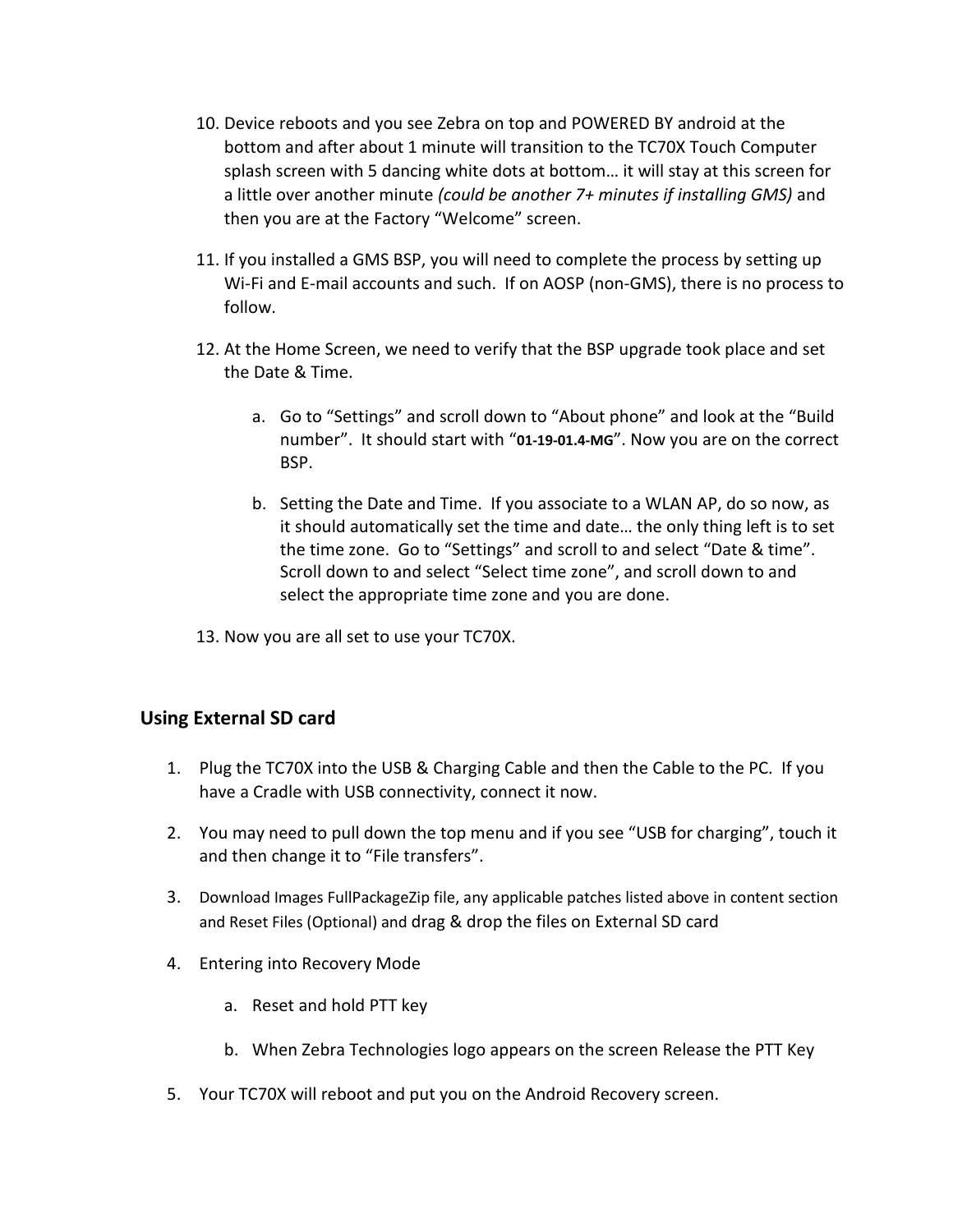- 6. applying update via External SD card
	- a. Use the Volume + and to highlight select option to "Apply update from SD card" and press the Power Key to select it
	- b. Use the Volume + and to highlight package to be installed (Full Package Update Zip file) and press the Power Key to select it.
	- c. Repeat above steps for all mandatory packages.
- 7. *"Reboot system now"* is highlighted. Press the Power Key to Reboot.
- 8. Device reboots and you see Zebra on top and POWERED BY android at the bottom and after about 1 minute will transition to the TC70X Touch Computer splash screen with 5 dancing white dots at bottom… it will stay at this screen for a little over another minute *(could be another 7+ minutes if installing GMS)* and then you are at the Factory "Welcome" screen.
- 9. If you installed a GMS BSP, you will need to complete the process by setting up Wi-Fi and E-mail accounts and such. If on AOSP (non-GMS), there is no process to follow.
- 10. At the Home Screen, we need to verify that the BSP upgrade took place and set the Date & Time.
	- a. Go to "Settings" and scroll down to "About phone" and look at the "Build number". It should start with "**01-19-01.4-MG**". Now you are on the correct BSP.
	- b. Setting the Date and Time. If you associate to a WLAN AP, do so now, as it should automatically set the time and date… the only thing left is to set the time zone. Go to "Settings" and scroll to and select "Date & time". Scroll down to and select "Select time zone", and scroll down to and select the appropriate time zone and you are done.
- 11. Now you are all set to use your TC70X.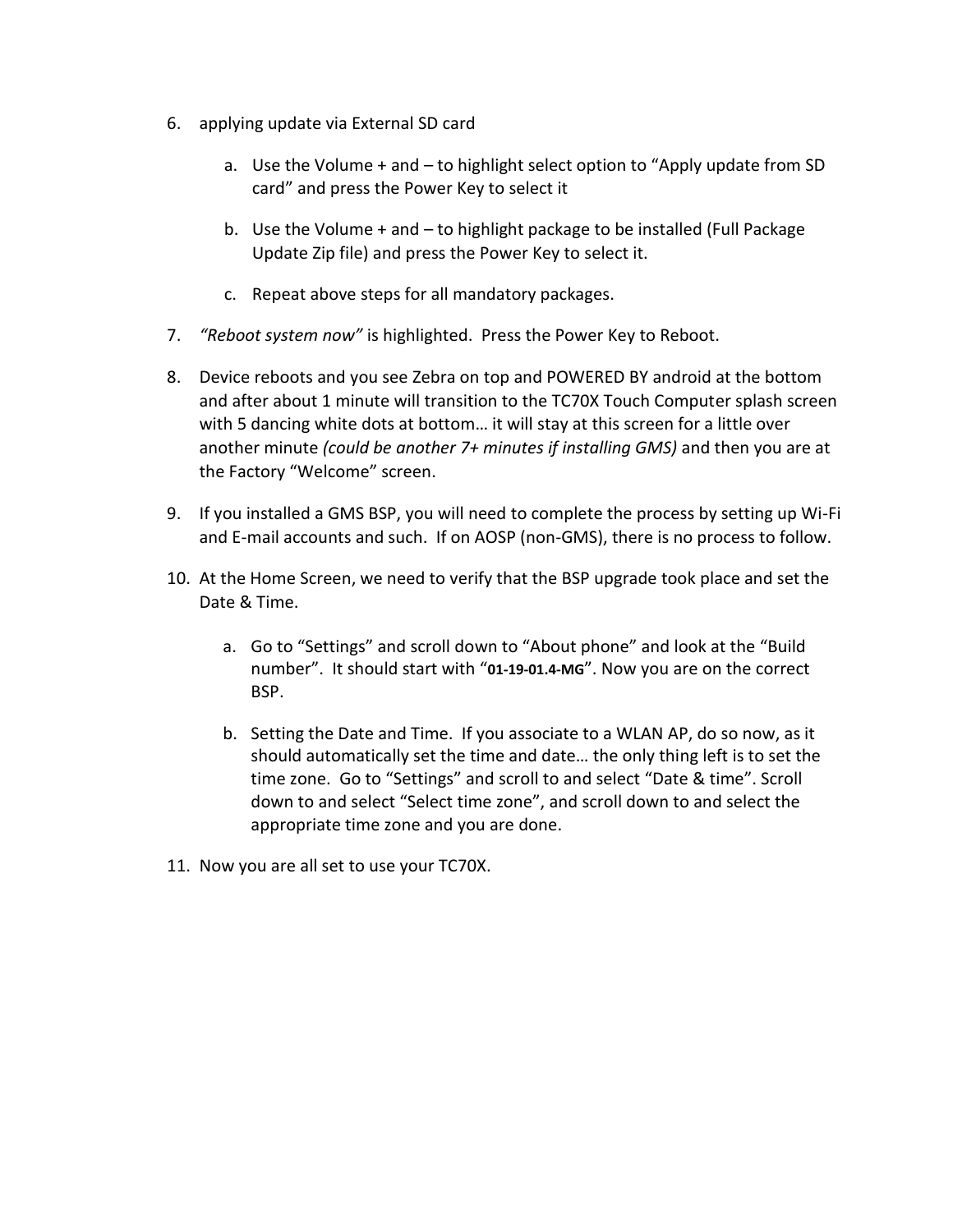### <span id="page-7-0"></span>**Change Notes**

#### **SPR Fixed in this Release**

- 1. SPR 30990 Soti Mobicontrol out of box not decoding Scan. 01.12.03
- 2. SPR 31092 AirWatch deployed EAP-TLS profile and certs are becoming unconnected or missing on TC51. Possible similarity to SPR 31017.
- 3. SPR 31263 TC51 01.12.03 01.12.04.06 MX5.0 DisplayMgr disabling ScreenShotUsage not working
- 4. SPR 31293 TC51 01.12.04.06 ADF Rule bug
- 5. SPR 31574 [BSPA-25537] Device power down without human interactions
- 6. SPR 31602 "Programmable Back Button" intermittently not waking up the device when device goes into sleep.
- 7. SPR 31785 Soft.ID Application on TC51 has operational issues.
- 8. SPR 31824 Proximity sensor is too aggressive.
- 9. SPR 31825 SIP application audio issue when pushed to the background
- 10. SPR 31945 TC51 Downgrade DSD for Wifi Issue
- 11. SPR 32001 VoIP isn't a fully supported in the BSP.
- 12. SPR 32004 How to enable access to webserver on Port 87 with native browser on TC51
- 13. SPR 32011 TC51: Bluetooth Secure Simple Pairing Numeric Comparison issue
- 14. SPR 32079 TC51 Chrome Browser left + right scan key navigates tabbed browsing
- 15. SPR 32113 Customer trying to use a .p12 Cert to encrypt the Android Device Storage is unable to install successfully.
- 16. SPR 32125 "[BSPA-30529] ENHANCED When the Tc51 is not used after a while the devices disable the radio totally even when is set to be always on.
- 17. SPR 32134 [BSPA-32647] TC51 v1.12.04 GMS, EHS 2.5, Launcher Scanner not working after reboot
- 18. SPR 32185 [BSPA-32004] TC51HC The ringer fails after initial call
- 19. SPR 32187 [C00141474] Soti WIRELESS CERTIFICATE INSTALL ERROR
- 20. SPR 31494 [BSPA-30527] SCANNING INVOKES TOGGLING BETWEEN TAB IN GOOGLE CHROME